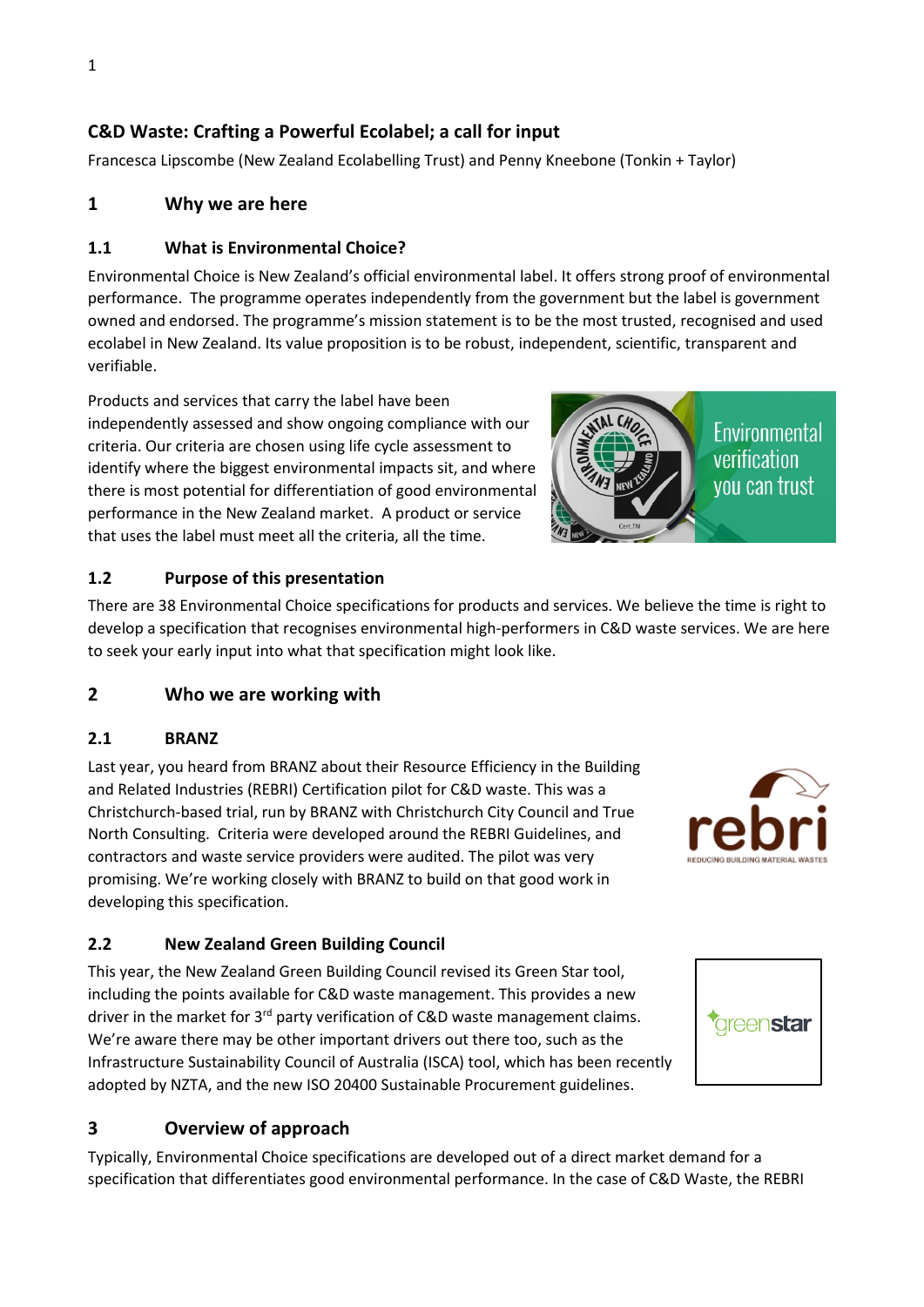Certification pilot and updates to the Green Star tool suggest there is an appetite for  $3^{rd}$  party verification in the C&D Waste area that could be met by an Environmental Choice specification.

Our overall approach is to build on the REBRI guidelines and REBRI Certification pilot to develop criteria that will meet the requirements of Green Star and, if possible, other needs for 3rd party verification of good practice. We want to develop a specification that provides confidence in good C&D waste management practice without stifling innovation. We are seeking broad feedback to help us arrive at the most powerful ecolabel possible for the New Zealand market.

# **4 What might the specification look like**

At this early stage, we expect there will be separate sections for work sites, collection/transport, and processing. Each section might have core criteria plus add-ons for specific materials handled.

We propose that the criteria are focussed around outcomes and objectives (for example, maximising recovery of materials, minimising waste to landfill) with examples of the types of actions that could be done to meet those objectives, rather than setting specific directive actions. This has the benefit of providing flexibility in how the objectives can be met, encouraging good practice without stifling innovation, and would be consistent with the REBRI Guides. There would, however, need to be some measurable bottom lines to meet the needs of the Green Star rating tool.

We recognise that there will be common contractual requirements (e.g., outcomes, actions, reporting) and regulatory requirements that require a certain degree of data collection and reporting. We are particularly interested in understanding these existing mechanisms to ensure we do not unnecessarily introduce duplicate requirements.

# **5 Areas where criteria might be set**

# **5.1 Environmental regulatory compliance**

All Environmental Choice specifications require licence holders to demonstrate ongoing compliance with all environmental regulations. Different environmental regulations will apply to construction sites and collection services, and requirements vary regionally. We may seek to include criteria that require waste generators (for example, construction contractors) to demonstrate that they have received confirmation that the disposal sites they use comply with environmental regulations.

# **5.2 Good planning for waste management**

The Green Star tool includes up to 3 points for C&D reuse or recycling. To get any points, the project must have a waste management plan and contract conditions requiring a certain percentage of C&D waste is reused or recycled.

The REBRI Certification pilot required construction companies to provide a waste management plan before works start, with justified recycling targets. The targets were not prescribed, but there was a stated expectation that the targets would improve long term.

We see good waste management planning as a way to encourage innovation, and it is potentially the biggest opportunity for good environmental performance.

*Question: do you agree a waste management plan is essential for good environmental performance?* 

# **5.3 Measurable diversion from landfill**

The Green Star tool requires re-use or recycling of more than 50% of C&D waste. Extra points are available for higher percentages (total of 1, 2, or 3 points for 50, 70, or 90%).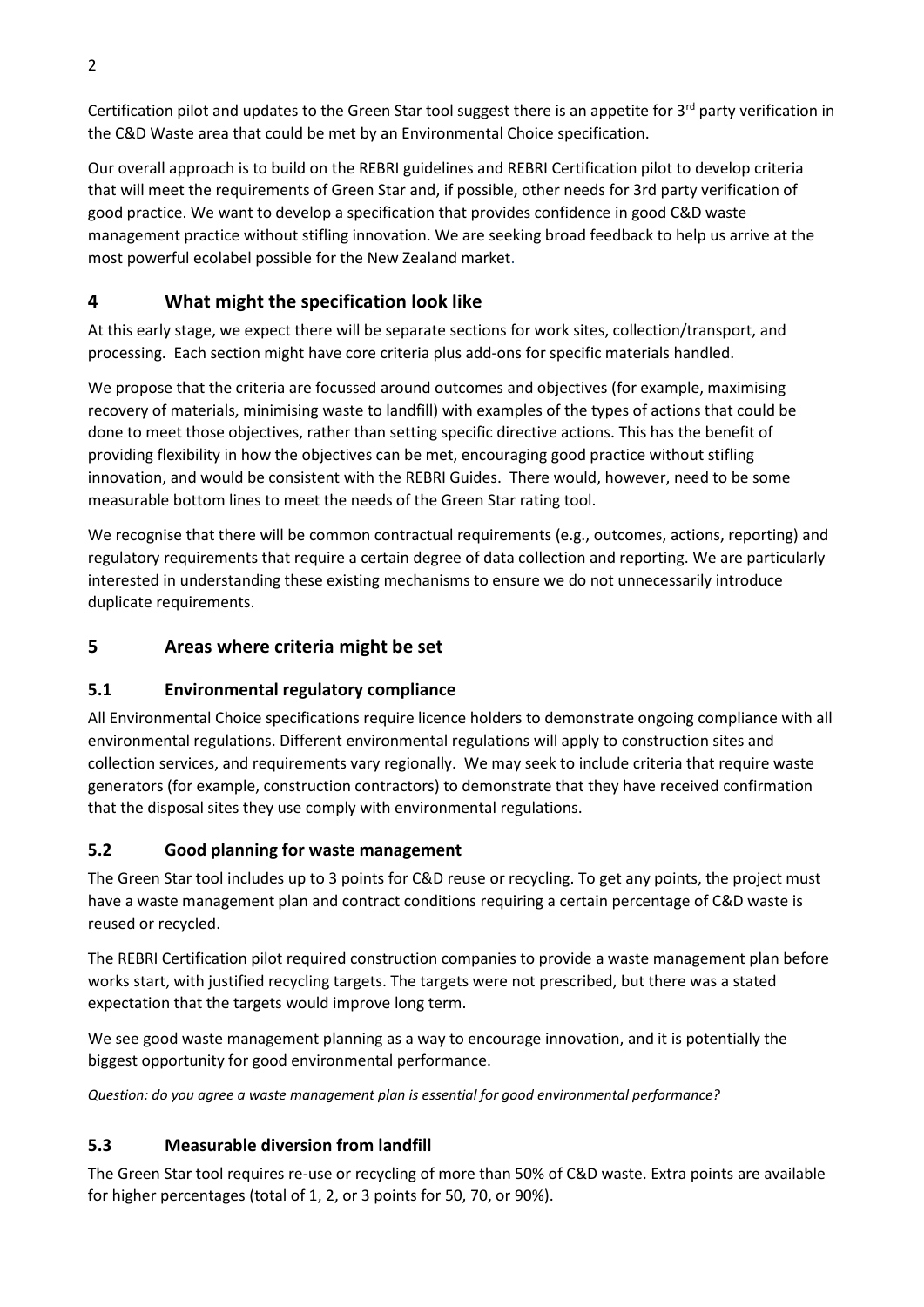We are aware from initial consultation that measuring all waste streams collected may disadvantage small operators, who typically collect from multiple sites per truck run. We are also aware of the difficulties estimating diversion rates if weights of all materials are not recorded, due to variable levels of confidence in recordkeeping and conversion factors.

We are particularly interested in understanding alternatives to direct weighing/measuring as a means of demonstrating diversion from landfill.

*Question: is measurement (by weight or volume) necessary to demonstrate diversion from landfill? What do you think would be a better way of providing assurance of this?*

# **5.4 Details of services provided**

The REBRI Certification included a number of quite specific requirements, for example, waste collectors required to provide separate bins for different waste types, and provide photos of these in use at sites. Some contractors noted that multiple bins created new safety risks on space-constrained sites, and an exemption was provided for small sites.

The REBRI Guidelines contain many specific ideas and examples for preferable services: for example, offer small-load collection service, provide covered bins for plasterboard, collect wood separately to allow separation of treated timber, collect metal from concrete with magnets and recycle, etc. We are aware that prescribed actions like this may not always provide the best environmental outcome in all situations, and may in fact stifle innovation. At this early stage, we expect criteria will be performance based, with a number of ideas/examples of how compliance with the criteria could be demonstrated, rather than providing a combination of specific requirements and exemptions.

However, we are also aware that there may be common practices that undermine good environmental practice which should be specifically banned.

*Question: are there specific practices in the C&D Waste industry that should be specifically required? Or particularly poor practices that should be specifically banned?* 

### **5.5 Interface between contractor and collector**

The REBRI Certification Pilot required construction companies to use only REBRI Certified collectors, and required collectors to provide weight-based records to all REBRI Certified construction companies. ECNZ licences are typically held by a single party, without reliance on another party also holding a licence. An ECNZ licence could potentially be seen as a straightforward and reliable way of providing confidence that subcontractors are complying with good C&D waste management practices.

*Question: do you think a link/reliance between collectors and contractors is preferable? Is a link inevitable?*

### **5.6 Staff and subcontractor awareness**

The REBRI Guide required Certified Waste Collectors to provide information to construction companies on available waste management receptacles, signage, and collection frequencies, intended to minimise waste contamination.

Commitment at board and management level and staff engagement is likely to make or break the success of sustained good practice on site. The REBRI Certification required that construction contractors train all staff and subcontractors to separate waste into the appropriate bins. An alternative approach could be for contractors demonstrate how a broad awareness of good waste management is maintained, including the implications of contamination, and ongoing continuous improvement.

*Question: what do you think is most effective way of promoting awareness of waste management?*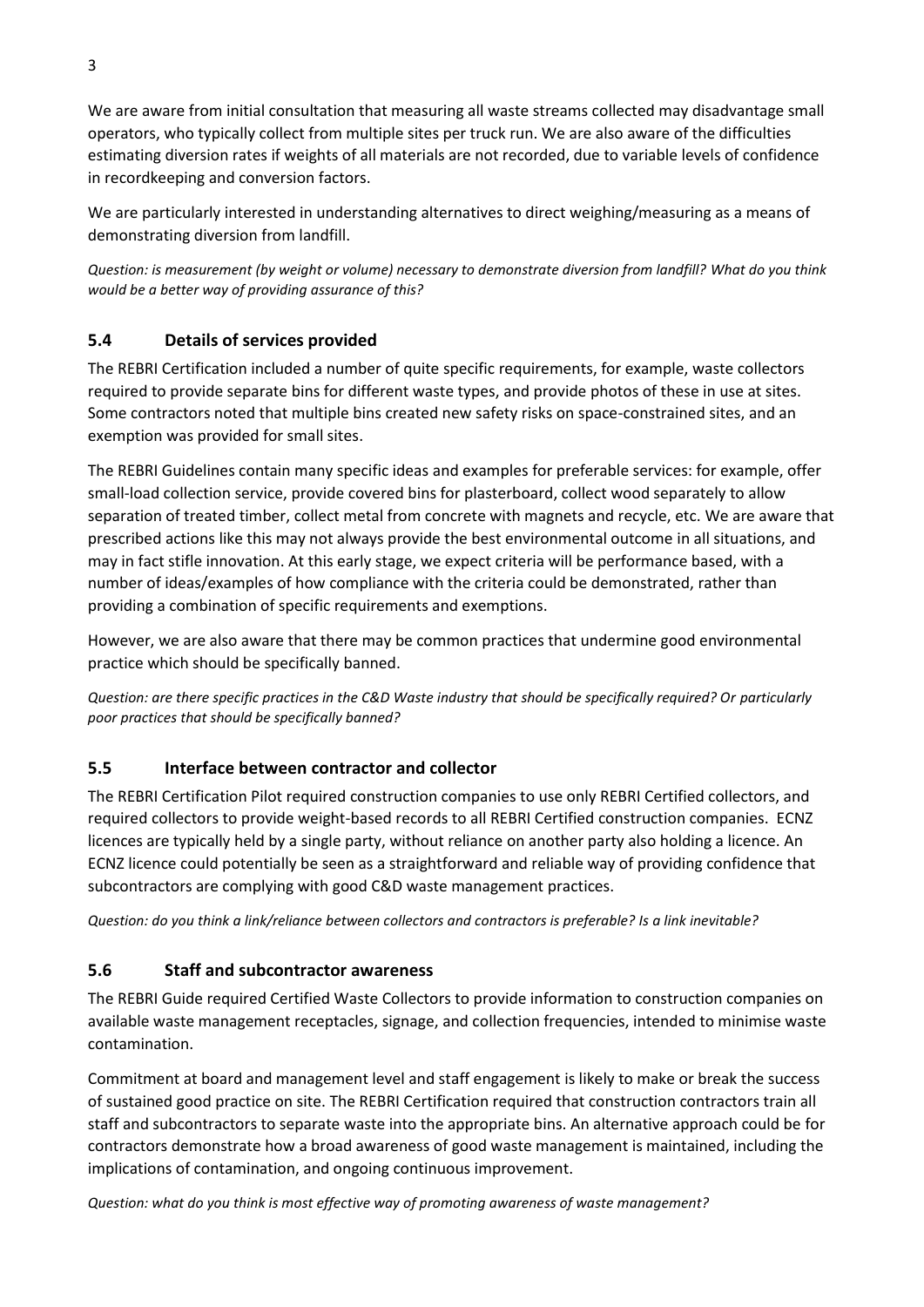# **5.7 Recordkeeping**

The Green Star tool requires the contractor must measure each waste type from each site (weighed or volumes and conversion factors), keep records, and report regularly. The REBRI Certification pilot required regular reporting by waste collectors to construction companies, and required construction companies to publish (on websites) the recycling/reuse contractors they use.

Optional templated reporting for minimum information might have efficiency benefits, without the downside of introducing additional paperwork for no environmental gain for those companies that have existing mechanisms for regular reporting.

We are keen to avoid unnecessary reporting, and where possible, we prefer to tie in with existing reporting structures. Based on our experience with other ECNZ specifications, we will aim for a readily auditable set of criteria, with minimal routine reporting requirements.

*Question: what recordkeeping do you think provides the biggest differentiation of environmental performance?*

# **6 Market considerations**

#### **6.1 Opportunities for an ecolabel: who would value it?**

We he have identified several possible gaps in the New Zealand waste management market that an ecolabel for C&D waste services might fill:

- Claims verification in voluntary programmes, e.g. Green Star, ISCA.
- Project owners and architects specifying for NZGBC's Green Star and Home Star.
- Waste service providers who are seeking commercial differentiation.
- Waste generators who want confidence that their waste is being well-managed.
- Procurers and tender evaluators, where  $3^{rd}$  party verification is needed for claims of good C&D waste management practice.
- Territorial Authorities seeking verification to inform long term planning.

*Question: Are there other gaps you can see in the New Zealand C&D waste market that we could look to address?*

### **6.2 Potential barriers to ecolabel uptake**

Our early consultation and feedback from the REBRI Certification trial identified some possible barriers we'll need to be aware of:

- Additional cost.
- C&D waste collectors not having the appropriate equipment to weigh or measure wastes.
- Reluctance to enter into additional paperwork.
- Ability to assess multiple sites, if the licence is for a service provider rather than an individual project.
- Ability to provide a label for contractors and collectors working in multiple regions of New Zealand, given the different types of C&D waste recycling and reuse infrastructure available.

*Questions: Have you got any good ideas for how we can overcome these barriers? Are there other big barriers you're aware of that aren't on this list?*